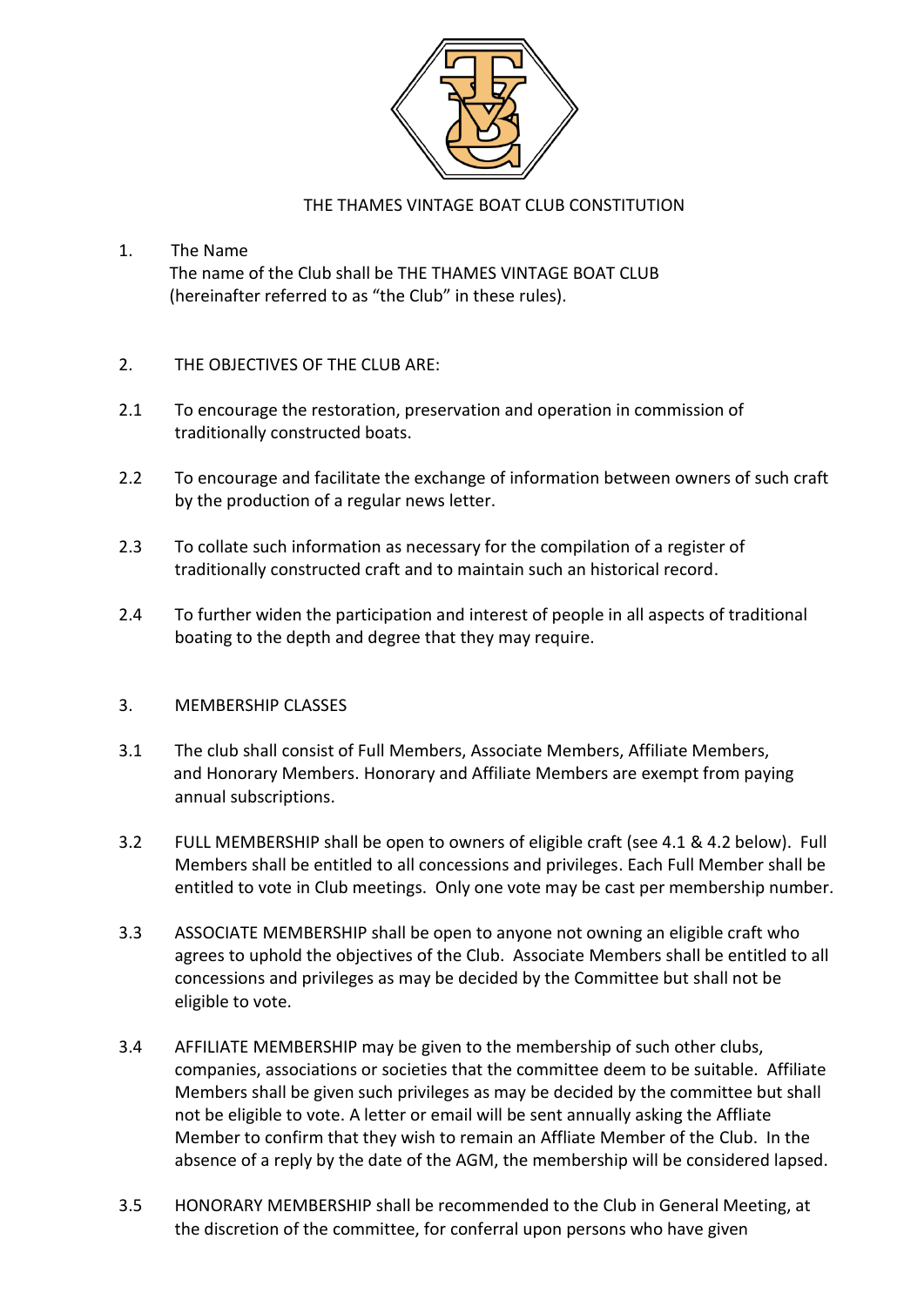outstanding or meritorious service to the Club or to the aims and objectives held by the Club. The General Meeting of the Club to which the recommendation is presented shall have the right to only confirm or deny the appointment. Honorary Members shall have the status of Full Members and be eligible to vote. They shall not be required to pay the Annual Membership subscription. A letter or email will be sent annually asking the Honorary Member to confirm that they wish to remain an Honorary Member of the Club. In the absence of a reply by the date of the AGM, the membership will be considered lapsed.

- 3.6 LIFE MEMBERSHIP shall be open to owners of eligible craft (see 4.1 & 4.2 below). Life Members shall have the status of Full Members and be entitled to all concessions and privileges. Each Life Member shall be entitled to vote in Club meetings. Only one vote may be cast per membership number. They shall not be required to pay the Annual Membership subscription.
- 3.7 An enamelled metal plaque will be issued for the craft to the member which will display a unique number identifying the boat on the club database (see appendix). The plaque should be displayed on the boat to which it is issued and should remain on the boat in the event that it is sold. The plaque will remain the property of the Club and if possible must be returned to the Honorary Secretary in the event that the boat is scrapped, becomes a total loss or if a future owner does not wish to display it.

 In the event that such a plaque is found offered for sale on any auction website or other medium, the Club will immediately notify the administrators of the website that the plaque is the property of the Club and the vendor is therefore not entitled to sell it.

 In the event that a Full Member has more than one boat, plaques for additional boats will be charged for and will also remain the property of the Club.

## 4. ELIGIBLE CRAFT

- 4.1 Owners with vintage, traditionally built boats shall be eligible for Full membership.
- 4.2 Craft will be considered for membership of the TVBC if they are constructed of the following materials:
	- 1. Timber planks
	- 2. Marine plywood
	- 3. Iron
	- 4. Steel

AND by the following methods:

- 1. Carvel planking
- 2. Clinker planking
- 3. Double diagonal planking
- 4. Cold or Hot moulded construction
- 5. Rivetted Iron
- 6. Rivetted Steel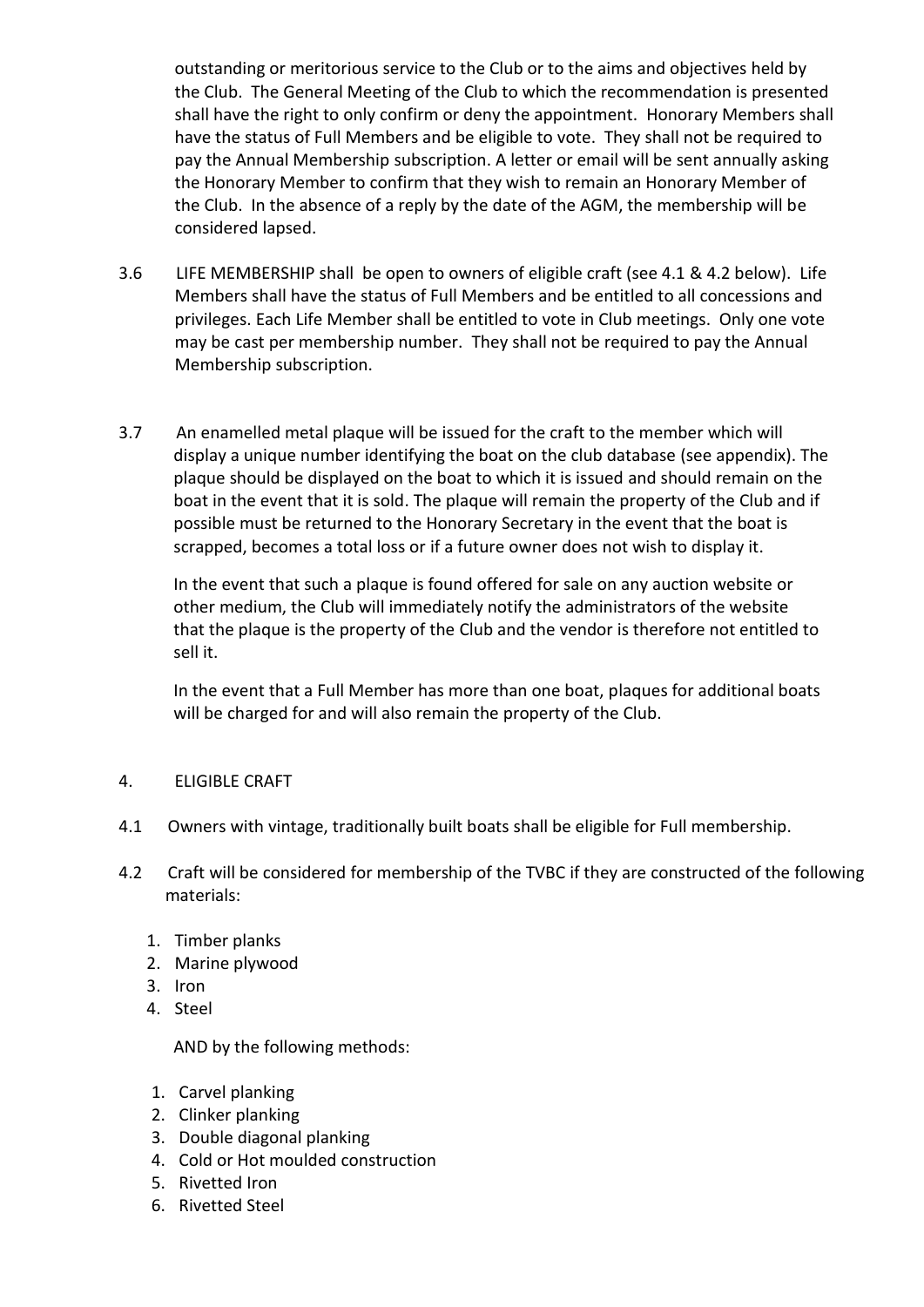All craft of whatever material or construction method must be vetted before acceptance by the committee.

4.3 Owners of boats other than those described in 4.2 who express an interest in joining may apply and be considered at the discretion of the committee.

# 5. FEES AND SUBSCRIPTIONS

- 5.1 Fees and subscriptions shall be as recommended by the committee from time to time and ratified by the membership in General Meeting.
- 5.2 Fees shall consist of an Enrolment Fee and an Annual Membership subscription which shall be paid on acceptance into membership except for Life Members who, on acceptance as a member, will pay a one off sum set from time to time by the Committee.
- 5.3 The Enrolment Fee shall be a once only payment to the Club payable upon application (or reapplication – see 5.7) for membership in all membership classes save that of Honorary Member and shall be non returnable.
- 5.4 The Annual Membership subscription shall be for the calendar year.
- 5.5 The renewal date for the Annual Membership subscription is January 15<sup>th</sup> each year.
- 5.6 Members accepted after September 30<sup>th</sup> shall pay the current year's Enrolment Fee and Annual Membership subscription and shall be deemed to have also paid the following year's Annual Membership subscription.
- 5.7 Members who have not paid their subscription on or before the Annual General Meeting will be deemed to have lapsed their membership. If they wish to renew after that date, they will be required to pay the Enrolment Fee as well as the Annual Membership subscription.

## 6. OFFICERS

- 6.1 Officers of the Club shall be Full Members and shall consist of:
- 6.2 a PRESIDENT, who shall as and when deemed proper by the committee be elected at an Annual General Meeting. He/she shall serve until he/she desires to retire or until his/her tenure shall be determined by the Club in a General Meeting which shall only be convened if one quarter of the Full Members sign a petition to the committee requesting a meeting. The President shall be an eminent person recommended to the membership by the committee as being most suited to supporting and furthering the objectives of the Club. The President is an Honorary Member and is eligible to vote.

## *The President*

- *Shall be entitled to attend committee meetings.*
- *Shall work to further the aims of the club.*
- *Shall endeavour by all possible means to further the objectives of the TVBC.*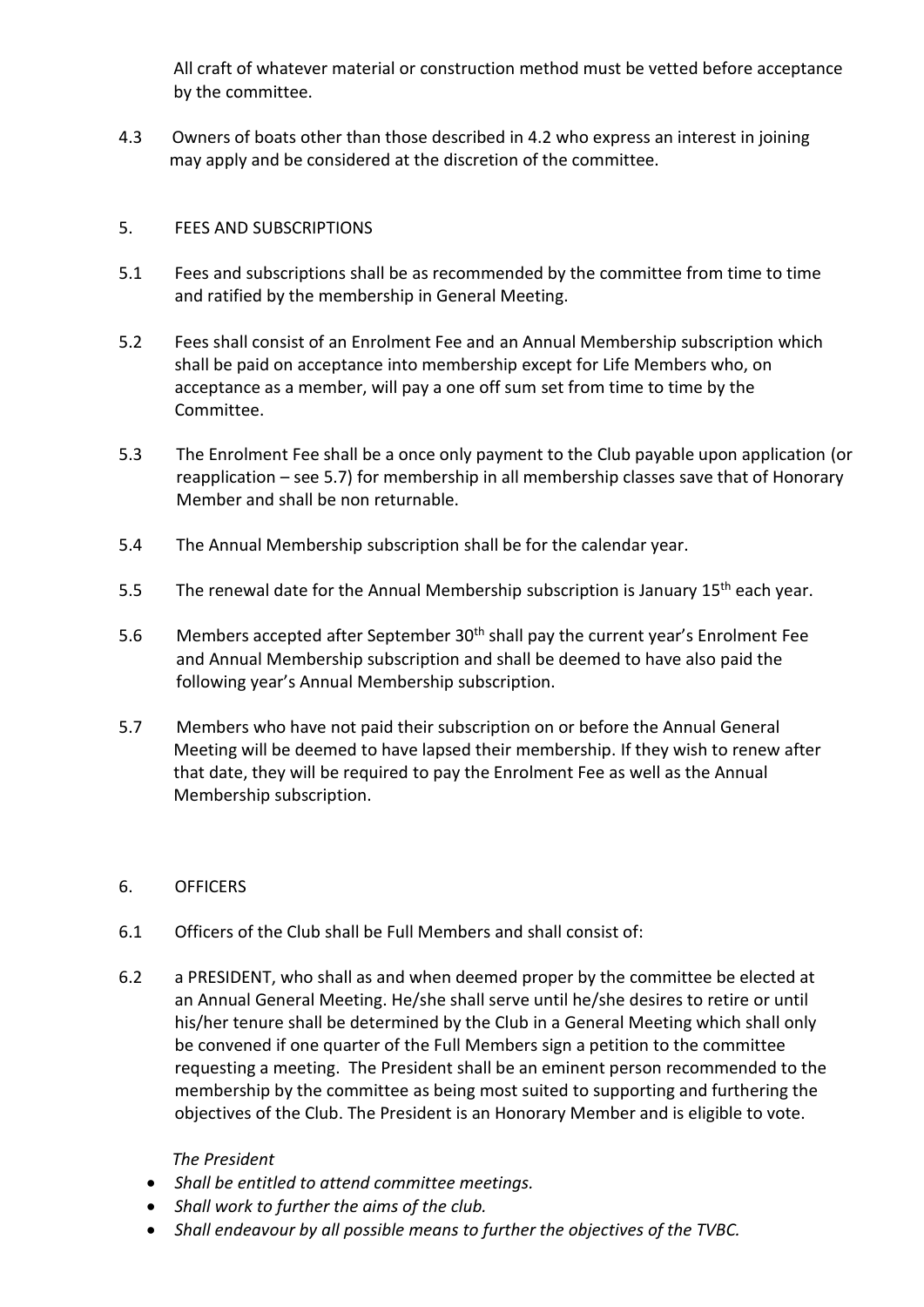6.3 A COMMODORE, who shall be elected at an Annual General Meeting, and who shall serve for a period of up to three years without the need for re-election at an Annual General Meeting. At the end of three years of office the Commodore shall retire but may stand again for re-election to REAR COMMODORE or VICE COMMODORE after one year if a vacancy exists in either of these two positions.

 The Commodore shall be a senior Full Member of the Club who has served on the Committee for not less than three years and has been recommended to the membership by the Committee as being most suited to supporting and furthering the objectives of the Club.

The Commodore shall:

- *Represent the TVBC at all official functions.*
- *Chair committee meetings.*
- *Set the agenda for committee meetings in consultation with the Hon. Secretary.*
- *Lead the club when cruising in company.*
- *Endeavour by all possible means to further the aims of the TVBC.*
- 6.4 A VICE COMMODORE, who shall be elected at an Annual General Meeting, and who shall serve for a period of up to three years without the need for re-election at an Annual General Meeting or until the COMMODORE resigns and who shall then be eligible for election to the office of COMMODORE*.*

 The VICE COMMODORE shall be a Full Member of the Club who has served on the Committee for not less than two years and has been recommended to the membership by the committee as being considered to be the potential next future COMMODORE and best suited to promote the objectives of the Club and give practical encouragement and aid to its events and activities.

The Vice Commodore shall:

- *Assist the Commodore in ensuring the smooth running of the TVBC in its daily affairs.*
- *Stand in as the Chairman of the committee meeting in the absence of the Commodore.*
- *Take up a position towards the middle of the convoy when cruising in company.*
- *Liaise with the Rear Commodore and Hon Secretary in the planning of cruising and noncruising events.*
- *Endeavour by all possible means to further the aims of the TVBC.*

## AND

6.5 A REAR COMMODORE, who shall be recommended by the Committee for election from amongst the Full Members of the Club at the Annual General Meeting and shall serve for a period of up to three years or until the VICE COMMODORE resigns and who shall be eligible for election to the office of VICE COMMODORE. The REAR COMMODORE shall be a Full Member of not less than two years standing, who has served on the Committee for not less than one year and is considered to be the potential next future VICE COMMODORE and best suited to promote the objectives of the Club and give practical encouragement and aid to its events and activities.

#### AND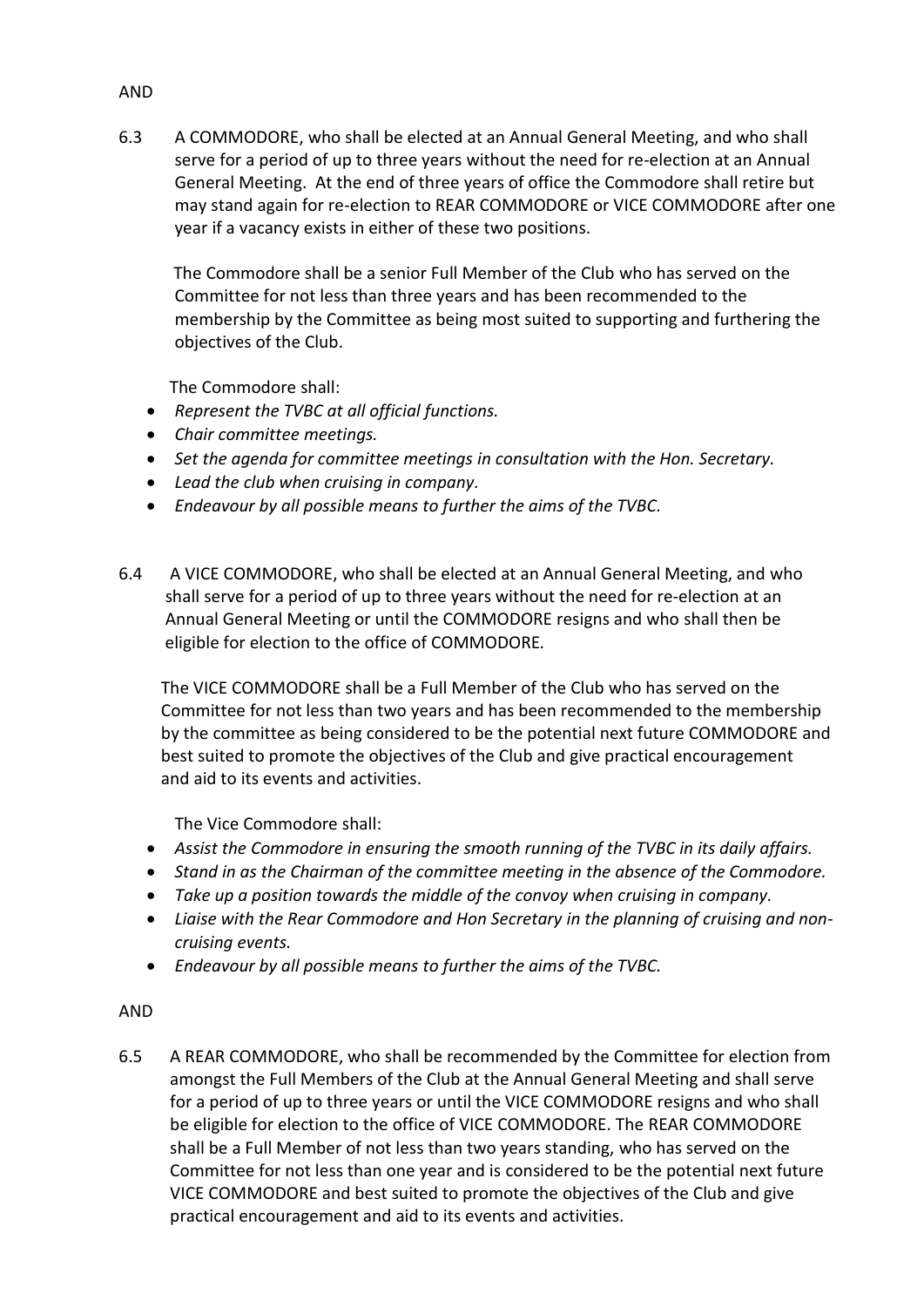The Rear Commodore shall:

- *Be responsible for ensuring that the TVBC has a full and varied programme of events, both cruising and non-cruising.*
- *Stand in as the Chairman of the committee meeting in the absence of both Commodore and Vice Commodore.*
- *Liaise with the Vice Commodore and Hon Secretary in the planning of cruising and noncruising events.*
- *Take up the rear of the convoy on club cruises and act as Shepherd, ensuring that any craft experiencing a problem is cared for.*
- *Endeavour by all possible means to further the objectives of the TVBC.*
- 6.6 an HONORARY SECRETARY, who shall be elected at the Annual General Meeting to serve for a period of up to three years without the need for re-election at an Annual General Meeting. At the end of three years of office, the Honorary Secretary shall retire but may stand again for re-election.

The Honorary Secretary shall:

- *Deal with TVBC correspondence.*
- *Keep club documents as required.*
- *Take the Minutes of all committee meetings (which shall be confirmed and signed by the Chairman).*
- *Keep a record of such information as may be required by members.*
- *Set the agenda for committee meetings in consultation with the Commodore.*
- *Liaise with the Boater Editor and Webmaster to ensure that social and cruising events are advertised.*
- *Advise the Membership of forthcoming events and activities via email and post.*
- *Liaise with the Vice Commodore and Rear Commodore in the planning of cruising and non-cruising events.*
- *Organise the Annual General Meeting and General Meetings.*
- 6.7 a MEMBERSHIP SECRETARY who shall be elected at the Annual General Meeting to serve for a period of up to three years without the need for re-election at an Annual General Meeting. At the end of three years of office, the Membership Secretary shall retire but may stand again for re-election.

The Membership Secretary shall:

- *Keep a record of members' names and addresses*
- *Keep a register of craft.*
- *Process new member applications including: sending received funds to the Treasurer, sending welcome packs and plaques to new members, and entering the details of new members and new boats onto the database.*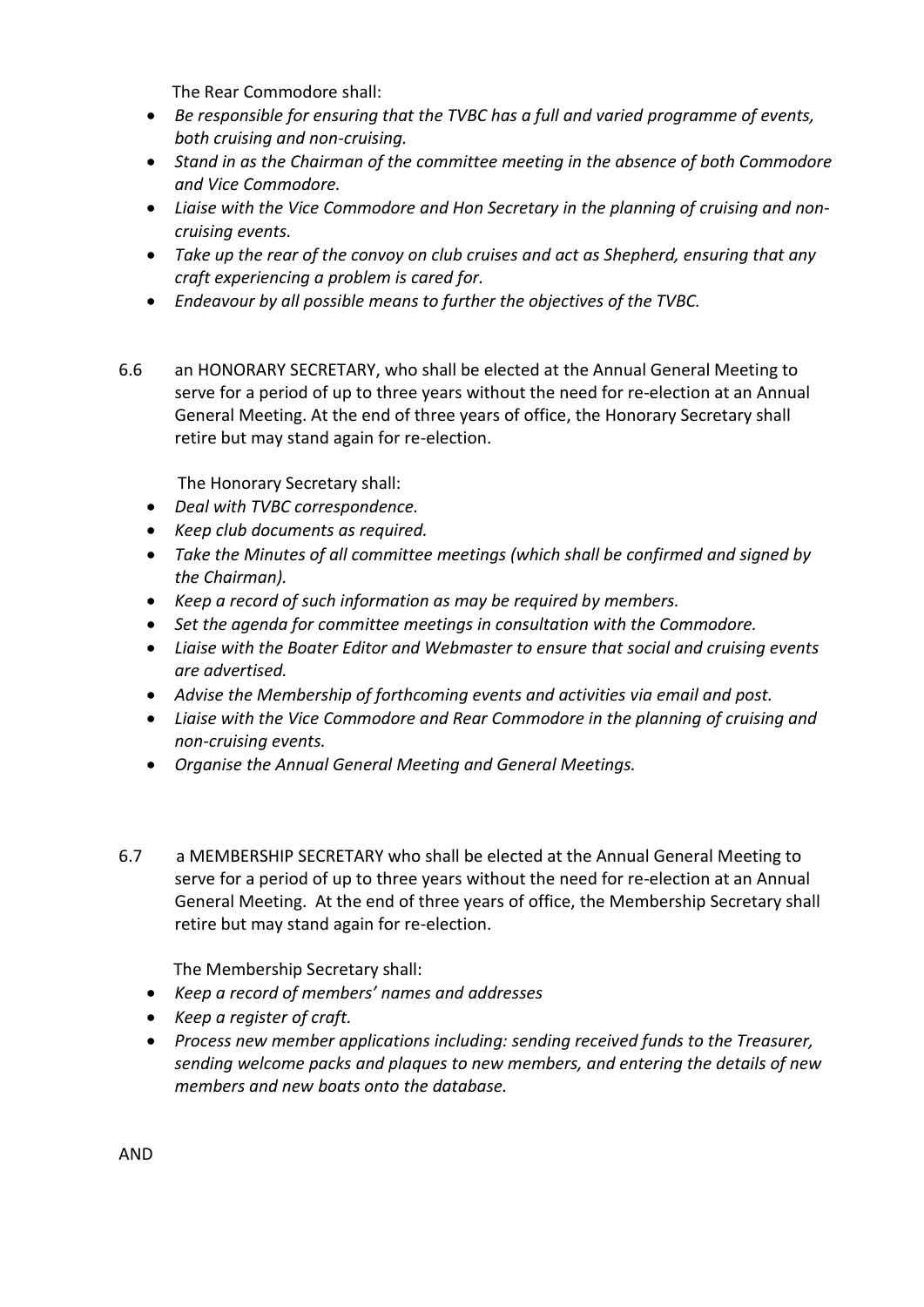6.8 an HONORARY TREASURER, who shall be elected at the Annual General Meeting to serve for a period of up to three years without the need for re-election at an Annual General Meeting. At the end of three years of office the Honorary Treasurer shall retire but may stand again for re-election.

The Treasurer shall:

- *Keep such books of account as necessary to give a true and fair view of the finances of the Club.*
	- *Keep such returns as required by law in relation to accounts to be rendered in due time.*
- *Produce an annual balance sheet as of December 31st each year to be audited by the properly appointed members of the Club Audit Sub-Committee, who will give such assurances as to the accuracy of the accounts as may be required.*
- *Advise the Club's current financial status at each committee meeting.*
- *Request and collect annual subscriptions from the members.*
- *Advise the Committee of members who have lapsed their membership.*
- 6.9 The three year tenures of one or more of the following: the Commodore, Vice Commodore, Rear Commodore, Honorary Secretary, Membership Secretary and Honorary Treasurer, shall be determined by the Club in a Special General Meeting.Such a meeting shall only be convened if one quarter of the Full Members sign a petition to the Committee requesting a General Meeting. At such a General Meeting, the Commodore, Vice Commodore, Rear Commodore, Honorary Secretary, Membership Secretary or Honorary Treasurer will be elected from those eligible Full Members who have received valid nominations.
- 6.10 Two officers must be nominated and voted by the Committee to act as Trustees in full access of the Website together with the Webmaster.

AND

a COMMITTEE OF MANAGEMENT as hereunder defined,

## 7. THE COMMITTEE OF MANAGEMENT

7.1 The Committee of Management shall consist of **nine** Full Members. The Webmaster and Editor of 'The Boater' shall be two of these nine Full Members.

 The President, the Commodore, the Vice Commodore, the Rear Commodore, Hon Secretary, Membership Secretary and Treasurer of the Club shall sit as ex officio members of the Committee.

The Committee will therefore consist of a maximum of sixteen members.

- 7.2 The **nine** Full Members of the Committee shall be elected at the Annual General Meeting and will be put forward for re-election each Annual General Meeting until they desire to retire.
- 7.3 A quorum shall consist of three Officers and two Committee members for the purposes of a meeting.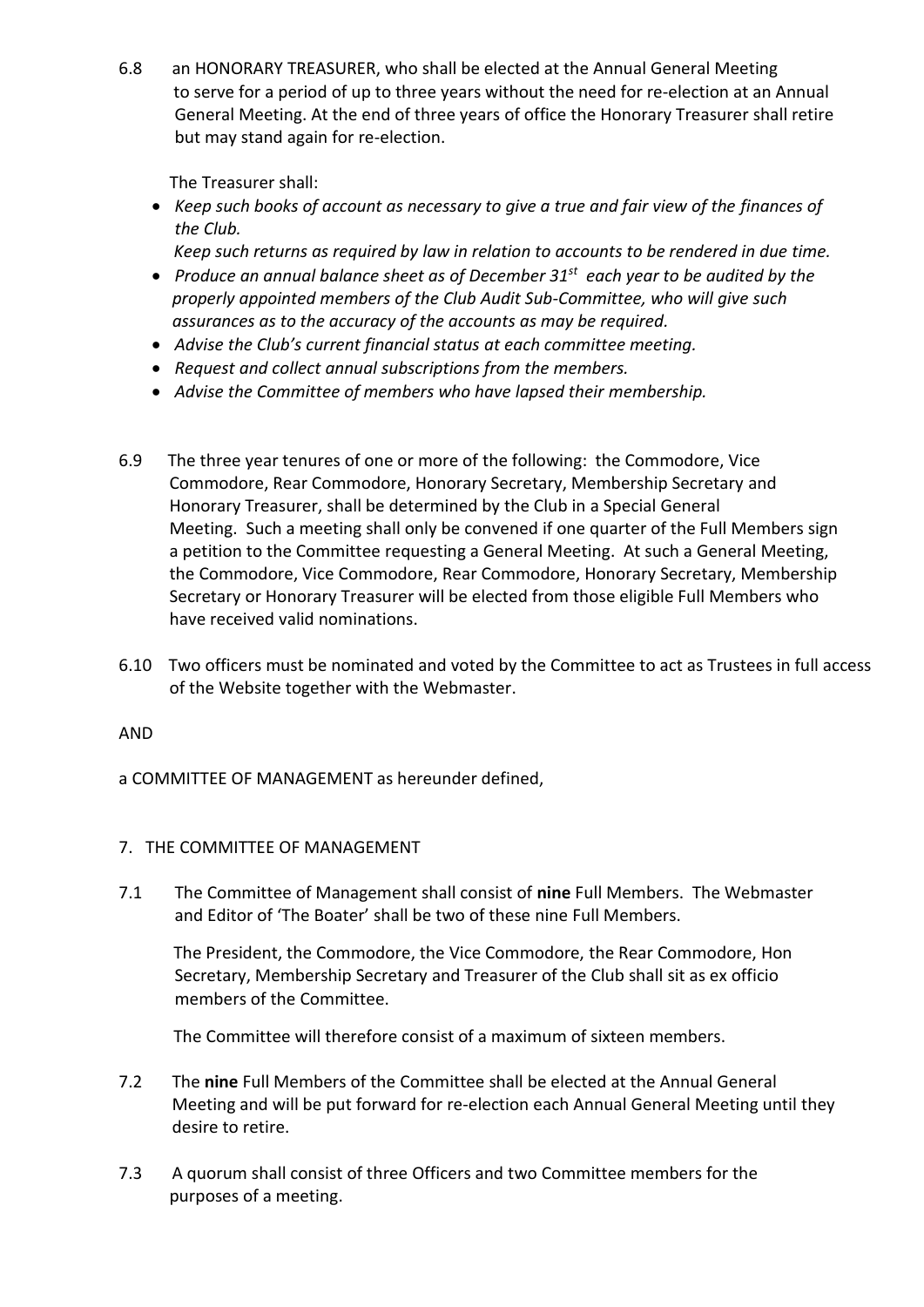7.4 A Committee member shall attend a minimum of fifty percent of the Committee meetings in any one year between the Annual General Meetings, failing which such Committee member shall resign from the Committee unless the remaining Committee members shall determine otherwise.

# 8 ELECTION OF OFFICERS AND COMMITTEE MEMBERS

- 8.1 Election shall be decided by ballot of Full Members at a General Meeting only in the following manner:-
- 8.2 Nominations shall be sought by the Hon Secretary for elections to Officer or Committee member of the Club. Nominations shall be made by a proposing Full Member and a seconding Full Member on a Nomination Form prepared by the Hon Secretary and sent duly completed by either email or post to the Hon Secretary not less than Twenty One days before the due date of the election.
- 8.3 A voting paper shall be emailed or sent by post to each Full Member not less than fourteen days before the Annual General Meeting.
- 8.4 The voting paper should be completed and returned to the Hon Secretary by email or post to be received by the Hon Secretary not less than Two days prior to the Annual General Meeting OR
- 8.5 Presented by the Full Member in person at the Annual General Meeting OR
- 8.6 Presented by the Full Member's appointed nominee at the Annual General Meeting, such nominee only to be another Full Member.
- 8.7 Voting shall be by casting a 'Yes' or 'No' vote for any candidates and election to the Committee shall be by a simple majority.
- 8.8 A candidate for Officer will only be eligible to take office if over 50%, or the nearest number to 50%, of the Full Members vote in favour of that candidate. If there is more than one candidate standing for election, there will be a secret ballot whereby the candidates leave the room and then voting will be by a show of hands. These votes will be added to the number of votes already returned by post/email (see 8.4 and 8.5 above).

## 9 COMMITTEE MEETINGS

- 9.1 The Committee shall meet immediately following an Annual General Meeting at which meeting business shall be limited to deciding the date and venue for the next meeting.
- 9.2 The Committee shall meet as and when necessary with a minimum of four meetings per year at such place and time as may be decided.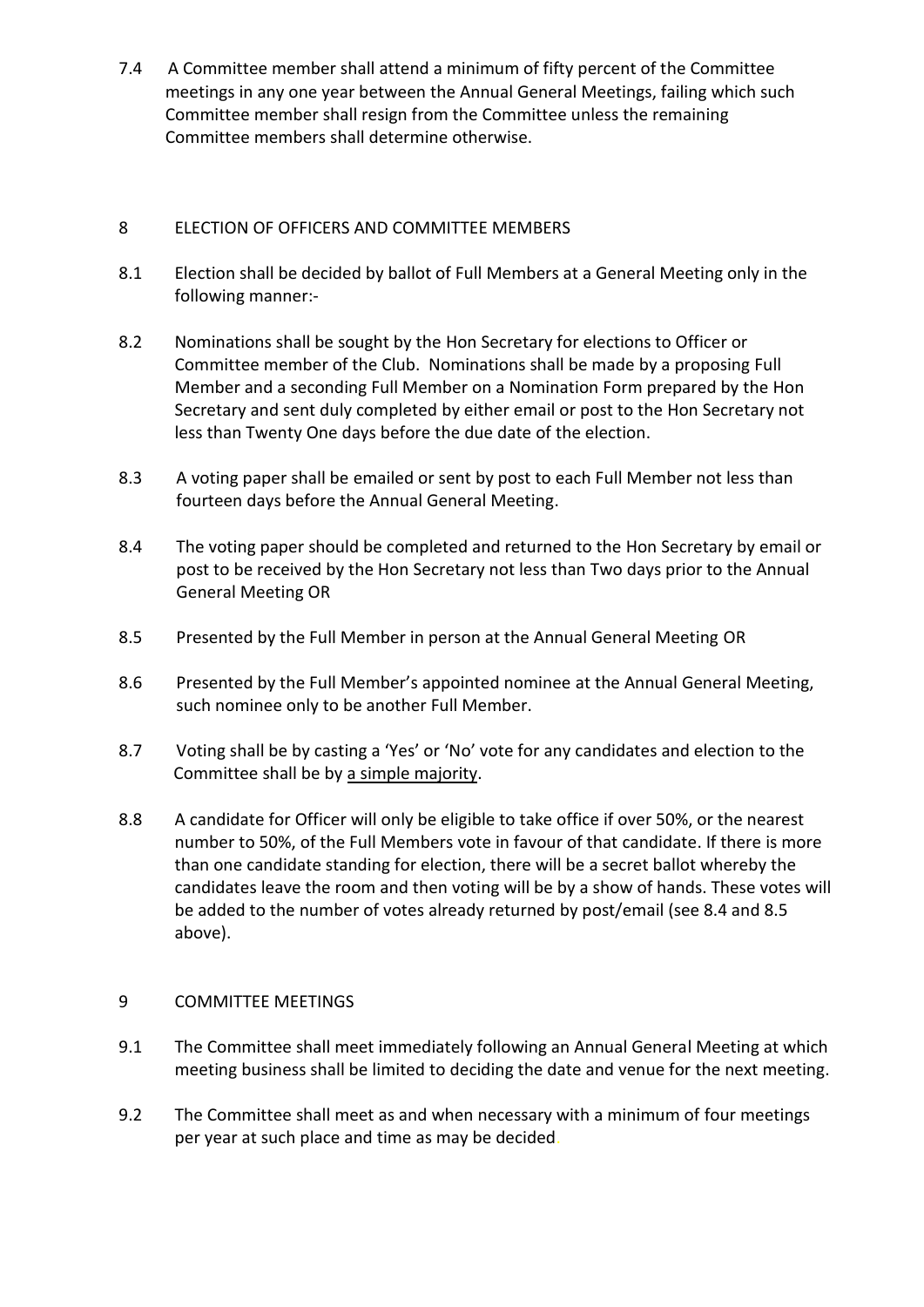### 10 POWERS OF COMMITTEE

- 10.1 The Committee shall manage all Club affairs and cause the funds of the Club to be applied solely for the purposes of the Club's objectives.
- 10.2 The Committee shall make such Regulations and Byelaws as may be necessary and cause the same to be communicated to the membership at least fourteen days prior to implementation. All such Regulations and Byelaws shall remain in force until rescinded by the Committee or the membership in a General Meeting.
- 10.3 The Committee may appoint Sub-Committees as it may deem necessary for as long as necessary from the members of the Committee and may co-opt such Full Members or lay experts to serve on such sub-committees to assist in running the Club. Officers of the Club shall be ex officio members of all such sub-committees.
- 10.4 A member of the Committee, a sub-committee or Officer of the Club, in transacting business for the Club shall disclose to a third party he is so acting.
- 10.5 The Committee or any person or sub-committee delegated to act for the Club shall enter into contracts only so far as expressly authorised or authorised by the members by necessary implication. No-one shall without the express authority of the membership in a General Meeting pledge the credit of the membership.
- 10.6 Members of the Committee shall be indemnified by the Club against any liability incurred by them or any one of them on behalf of the Club provided such liability is incurred within the scope of the usual duties of the Committee members in accordance with the rules of the Club. The limit of such liability shall be equal to the total of one year's Membership subscription of the whole membership at the current rate, or less, if authorised in a General Meeting of the Club.
- 10.7 The Committee shall accept such members as it deems fit.
- 10.8 The Committee shall recommend to the Annual General Meeting such Honorary Members as it deems proper. Candidates for election to Honorary Member shall be balloted by the Committee. Two Committee members voting against shall exclude. The decision of the Committee shall be final.

## 11 ANNUAL GENERAL MEETING

- 11.1 The Annual General Meeting of the Club shall be held each year not later than the first Thursday in the month of April. The Honorary Secretary shall cause Notice of such Annual General Meeting to be brought to the attention of the membership not later than Twenty Eight days before it shall convene.
- 11.2 No business, except the passing of the Accounts and the Election of the Officers, Committee, Trustees and Committee of Auditors, appointment of tellers and any business that the Committee may order to be inserted in the Notice convening the meeting shall be discussed at such meeting unless notice thereof is delivered in writing by a Full Member to the Honorary Secretary at least Fourteen days before the date of the Annual General Meeting.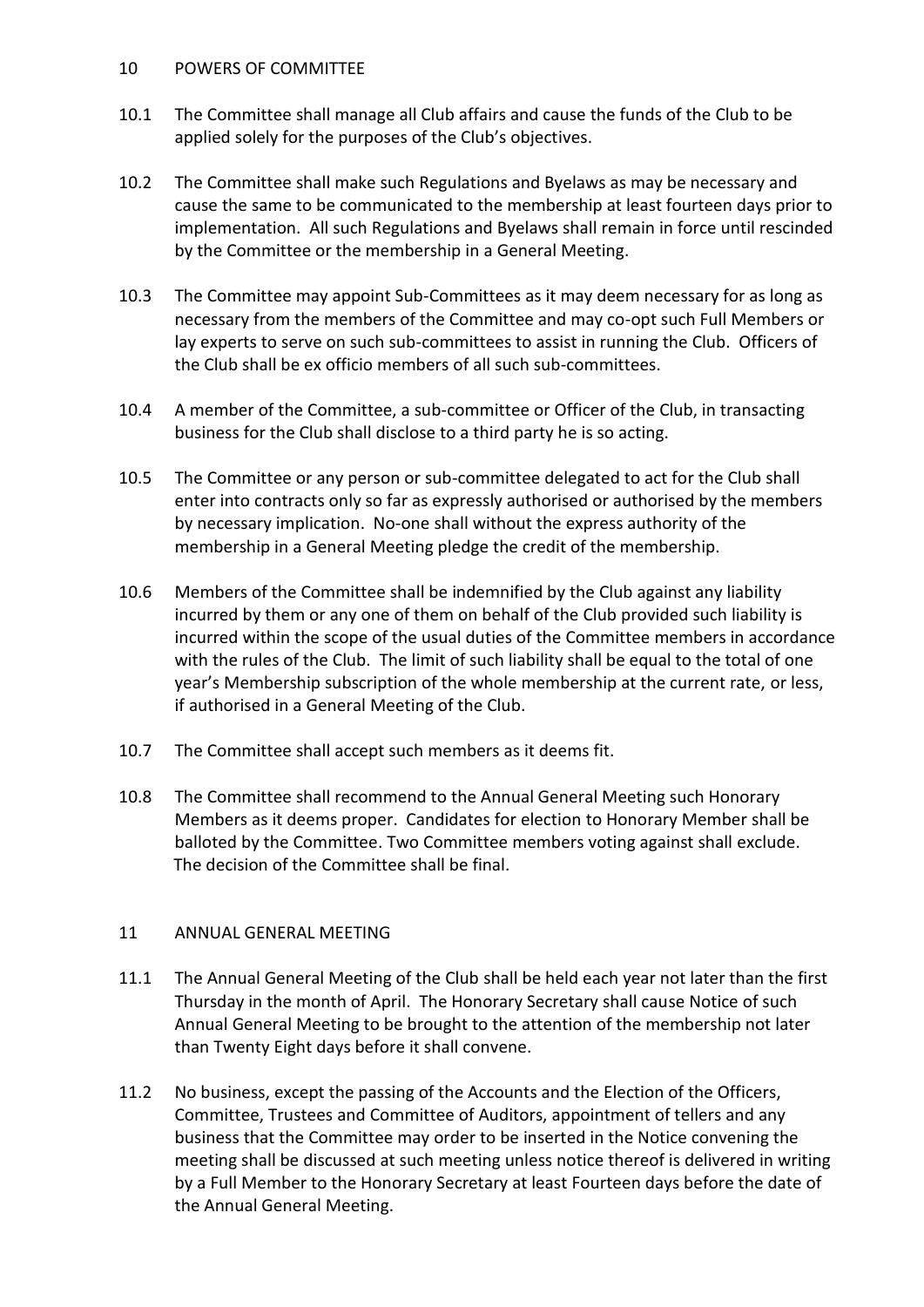### 12 SPECIAL GENERAL MEETINGS

- 12.1 The Committee may at any time, upon giving Twenty One days' Notice, summon a Special General Meeting of the Club for any special business, the nature of which shall be stated in the summons convening the meeting, and the discussion at any such Special General Meeting shall be confined to the business stated in the Notice sent to members.
- 12.2 The Committee shall similarly summon, upon giving Twenty One days' Notice, a Special General Meeting upon receipt of a written request addressed to the Honorary Secretary and signed by at least 10% of the Full Members. The discussion at such meeting shall be confined to the business stated in the Notice to members. N.B as per para 6.9, a petition signed by 25% of Full Members is required to convene a meeting to discuss the three year tenure of one of other of the COMMODORE, VICE COMMODORE, REAR COMMODORE, HONORARY SECRETARY, MEMBERSHIP SECRETARY or HONORARY TREASURER.

## 13 CHAIR AND VOTING

- 13.1 At every Special or Annual General Meeting of the Club, the President or the Commodore, or the most senior Flag Officer in order of precedence shall preside or, in their joint absence, a Chairperson shall be elected to preside at the meeting from among the attending Full Members.
- 13.2 10% of the Full Members of the Club present together shall form a Quorum at the Annual General Meeting or a Special General Meeting of the Club. If, at the expiry of half an hour after the appointed time for the start of the Annual or Special General Meeting of the Club, a 10% Quorum shall not have been achieved, then the Full Members present being **not less** than Twenty in number may declare themselves a Quorum for that Annual or Special General Meeting. However, should there be at the expiry of half an hour after the appointed time for the start of the Annual or Special General Meeting less than Twenty Full Members present, then that meeting shall be declared immediately closed without the transaction of any business and a second meeting will be convened. If they agree to do so, members of the existing Committee will continue to represent the Membership up to and until the re-arranged Annual General Meeting.
- 13.3 Only Full Members may vote at any Annual or Special General Meeting of the Club. Other members may attend but are not entitled to vote.
- 13.4 Voting, except for the election of Officers or Committee, which shall be as aforesaid, shall be by a show of hands and the numbers of Ayes, Noes and Abstentions shall be recorded.
- 13.5 In the case of an equality of votes the Chairperson shall have a second or casting vote, on any matter other than the Election of Members of the Committee.
- 13.6 Upon any resolution being properly put to an Annual or Special General Meeting of the Club relating to the creation, repeal or amendment of any Rule, Byelaw or Regulation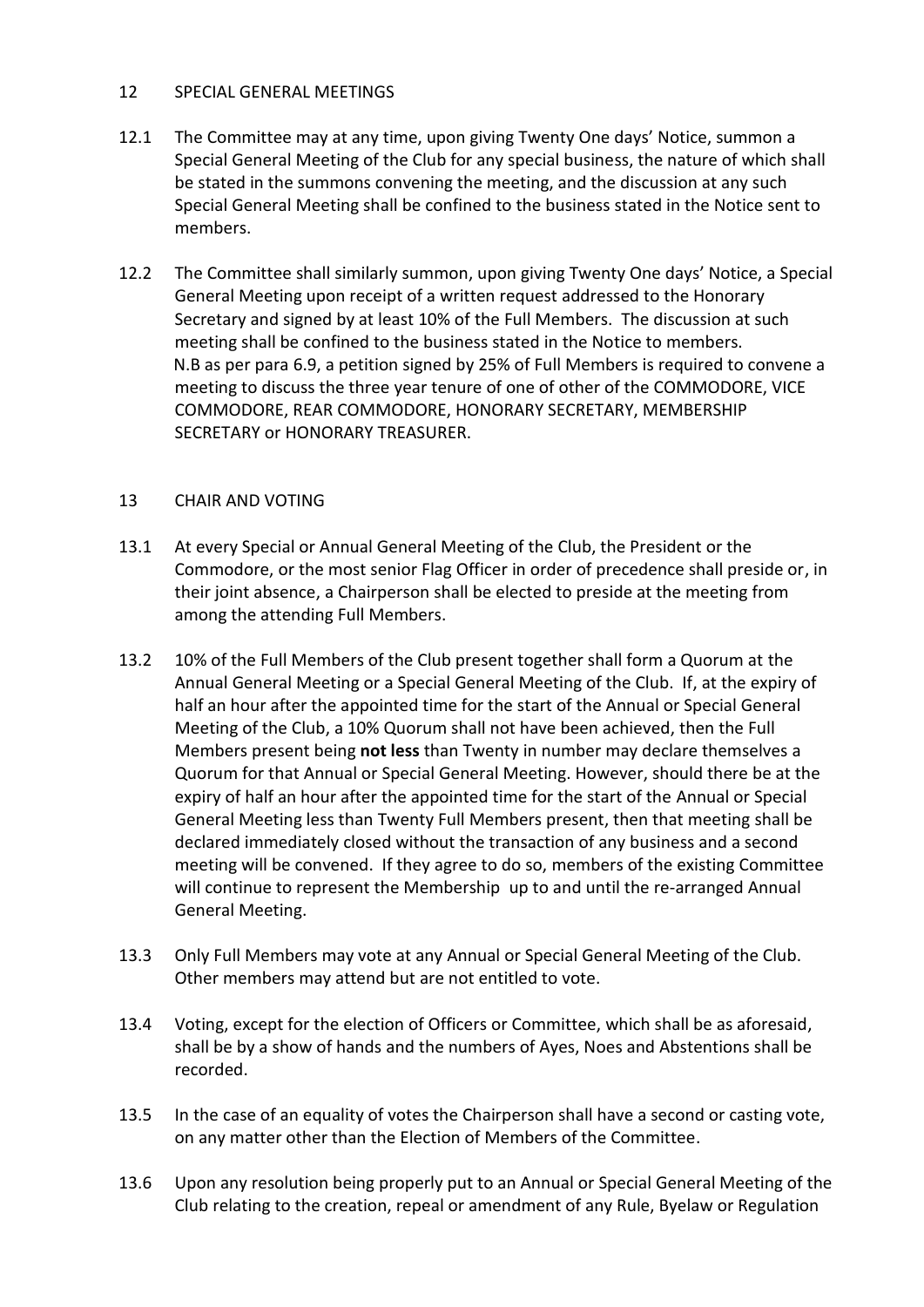of the Club such Rule, Byelaw or Regulation shall not be created, repealed or amended except by a majority vote of at least two thirds of those present and entitled to vote.

### 14 TRUSTEES

- 14.1 Members of the Thames Vintage Boat Club Committee are the Trustees.
- 14.2 All property of the Club, including Intellectual rights to Words, Names, Domain names using the terms 'Thames Vintage Boat Club' or 'TVBC' shall be held in the name of the Thames Vintage Boat Club by two nominated Trustees for the time being and the Webmaster, in their own names so far as is necessary and practicable, on trust for the use and benefit of the Club. The nominated Trustees must be Officers of the Club (see paragraph 6 above). On the death, resignation or removal from office of a Trustee, the Committee shall nominate a new trustee in his place and shall, as soon as possible thereafter, take all lawful and practicable steps to procure the vesting of all Club property into the names of the Trustees as constituted after such nomination. For the purpose of giving effect to any such nomination, the Honorary Secretary for the time being is hereby nominated as the person to appoint new Trustees to the Club within the meaning of section 36 of the Trustees Act 1925 and he shall by deed duly appoint the person or persons so nominated by the Committee.
- 14. 2. 1 All the intellectual property, including, but not restricted to, images, video and code of the Website shall become the sole property of the Club and will be freely available to authorised club personnel for additions and modifications in the future. The Webmaster will advise the committee as to the best supplier to host the website and will arrange for the service to be provided. He/she will advise the Two Trustees nominated in 14.2 of the user name and password of the Server hosting the website so that in the event that the Webmaster is unable or retires from carrying out his duties, the business of the club can continue uninterupted.
- 14.3 The Trustees shall in all respects act, in regard to any property of the Club held by them, in accordance with the directions of the Committee, and shall have power to sell, mortgage or pledge any Club property so held for the purpose of raising or borrowing money for the benefit of the Club in compliance with the Committee's directions (which shall be duly recorded in the Minutes of the proceedings of the Committee) but no purchaser, lessee or mortgagee shall be concerned to enquire whether any such direction has been given.
- 14.4 The Trustees shall be effectually indemnified by the Committee out of the assets of the Club from and against any liability, costs, expenses and payments whatsoever which may be properly incurred or made by them in exercise of their duties or in relation to any property of the Club vested in them, or in relation directly or indirectly to the performance of the function of a Trustee of the Club. The limit of such liability shall be equal to the total of one year's Membership subscription of the whole membership at the current rate, or less, if authorised in a General Meeting of the Club.